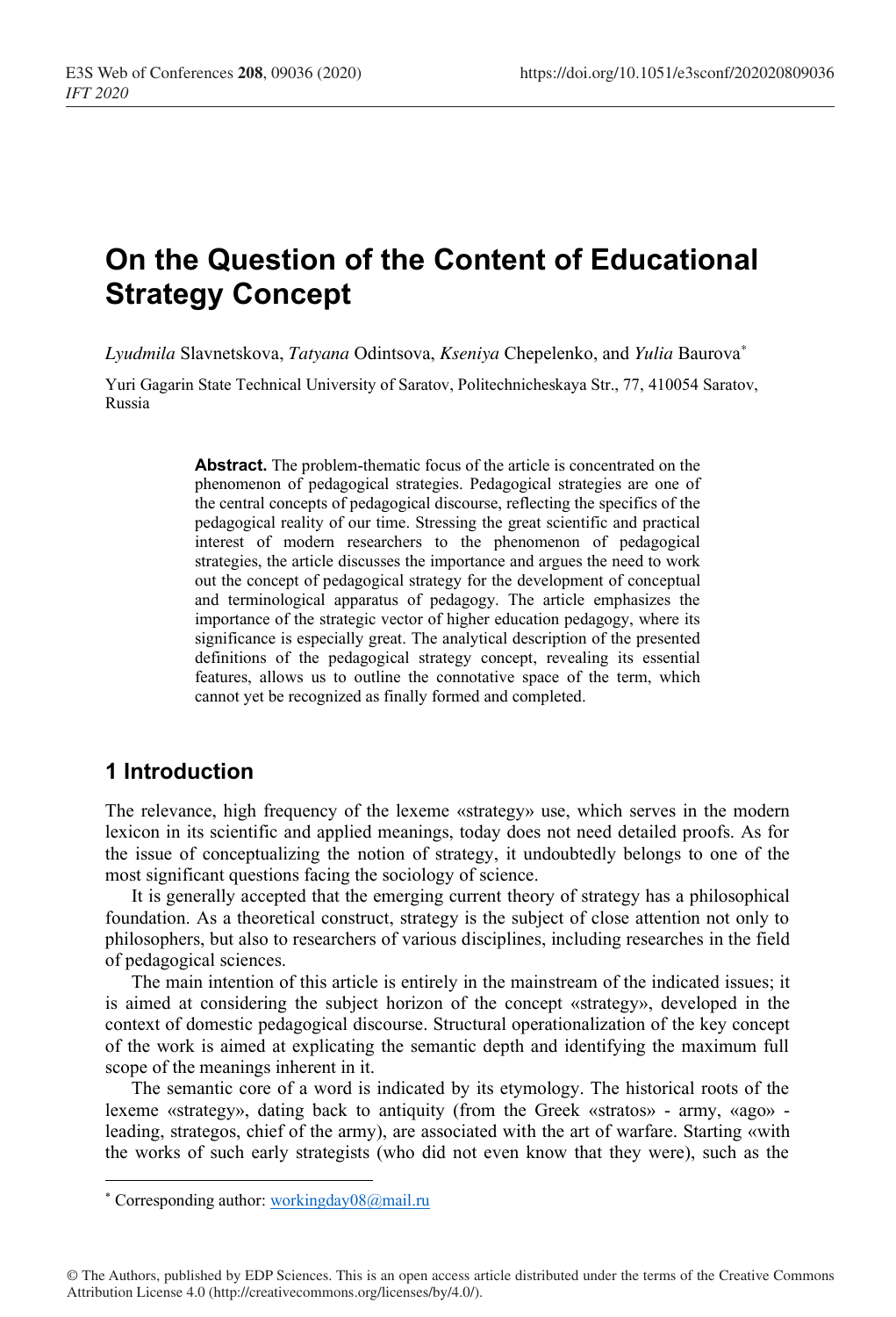Roman leader and author Frontinus and the Byzantine emperor Mauritius, the theory of strategy has sporadically developed over two thousand years» [1].

One of the detailed modern definitions of strategy belongs to Karl von Clausewitz, the author of the treatise «On War» (1834). The development of the term is associated with the expansion of the area of its use, the enrichment of its connotative field. So, starting from the 1960s., the term strategy appears in the English-language literature on management (P. Allen, J. Burke, E. N. Berkovich, R. Cooper, P. Lopence, J. Loughman, etc.). Somewhat later, from the works of research by foreign scientists (R. Ackoff, I. Ansof, P. Drucker, B. Karlof), the term strategy is transposed into the context of domestic science, where it is productively developed by I. Dakhov, P.S. Zavyalov, V.D. Markova, E.A. Utkin. At the end of the twentieth century, the term was actualized in psychology, philosophy and pedagogy. Nevertheless, it should be admitted that strategy as a science is in the process of its formation today.

# **2 Materials and Methods**

The content of the «strategy» category is very diverse; this concept is now applicable to almost all spheres of human activity. The scientific status of the term was updated; moreover, in the scientific discourse of the 21st century, strategizing is positioned as a new area of professional knowledge. Stable phrases such as business strategy, strategic management, educational strategy, information strategy, art strategy, creative strategy and some others are firmly entrenched in the current humanitarian thesaurus.

It should be noted that the complexity of the phenomenon under consideration correlates with the ambiguity and multiplicity of its interpretations. In academic sources, several stable formulations of the concept have become widespread, the semantic axis of which is the lexeme plan. So, in particular, one of the reference editions of recent years gives the following definition: a strategy is «a certain step-by-step action plan (set of rules) developed in conditions of uncertainty in order to achieve the desired result» [2], «A plan of carrying out or actions, a deliberately composed set of operations to solve a problem or achieve a goal» [3].

The semantic outline of the above formulations is seen in the concept of the essence of the strategy in the interpretation of A.V. Petrova: «a strategy is a long-term plan to achieve a long-term goal or a desired result through the step-by-step implementation of detailed actions» [4].

These definitions correspond to the definition in which the strategy is interpreted as «a strategic landmark, a given direction of development, which in the long term should lead to the achievement of the set goal» [5].

A wide semantic range of meanings unfolds the definition of the lexeme strategy, borrowed from management theory, where strategy is understood as a plan, and a clever technique, and a pattern (a principle of behavior, a scheme of actions) and a position (the ratio of «organization» with the «external environment», and perspective (concept) [6]. The dissertation research and a number of articles by the author of these lines are devoted to the problem of creative strategies [7-13], as well as a programmatic article by O.A. Krivtsun, who defined the content of the concept of creative strategies in the category of patterns «built, verified, thoughtful artistic behavior in the integral system of the creator's activity» [14].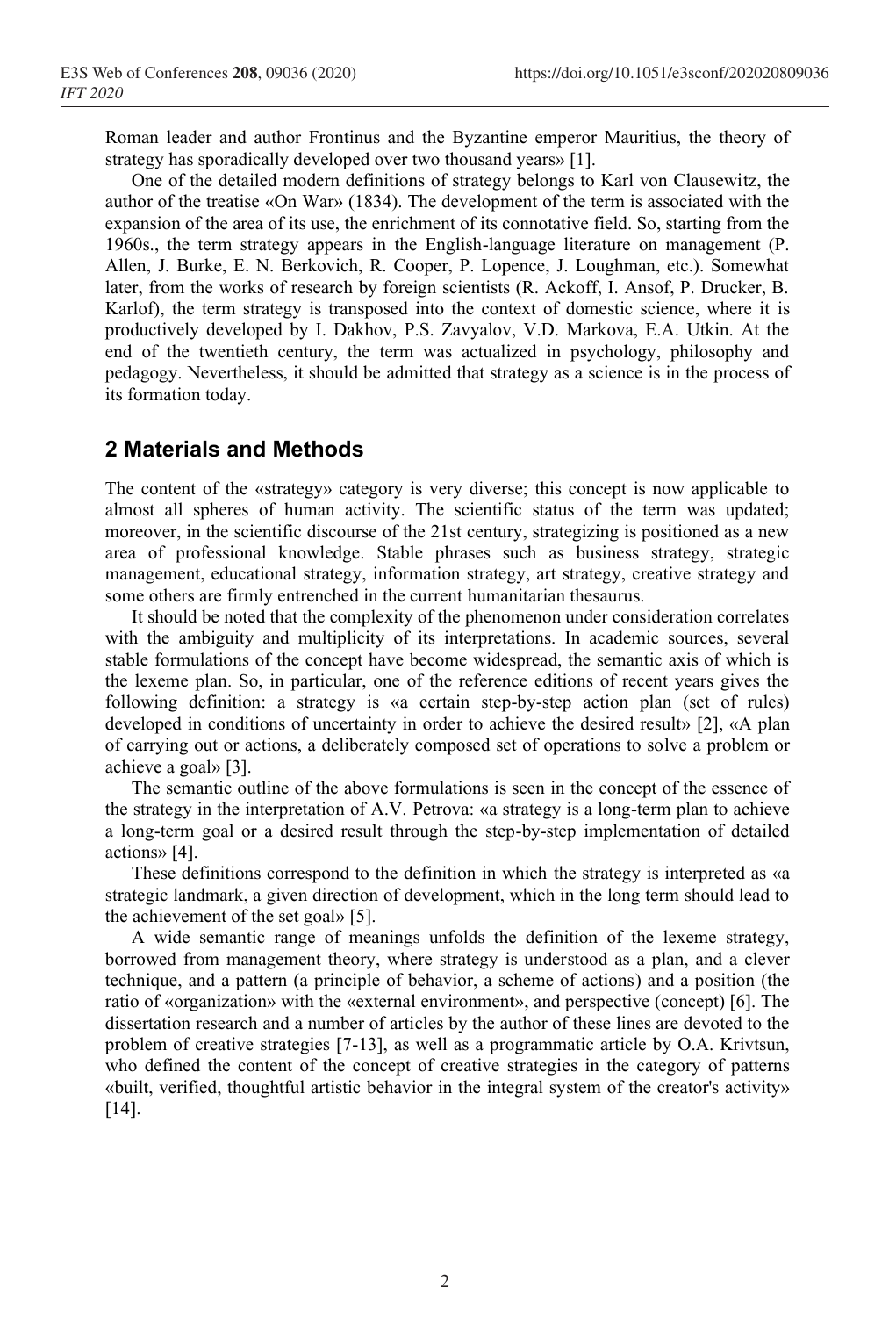## **3 Results and Discussion**

An overview of the definitions presented allows us to draw a logical conclusion: a strategy can be understood as a complex, effective tool with which it is possible to successfully navigate the current situation, as well as achieve the intended development goals. Strategies «give an organized character to events controlled by a person» [15], representing a «longterm plan for the transition from the current state to the target» based on reliable and farreaching forecasts [16].

Thinking about the specifics of strategy in pedagogy, we mean pedagogical strategy. The scope of the concept of pedagogical strategy represents the variety of professional and behavioral activity forms, which, as is commonly believed, is most fully actualized in the field of higher education. The concept of pedagogical strategy as a long-term process, a logically constructed sequence of expedient actions can refer both to the activities of the teaching staff of a higher educational institution as a whole, and to the characteristics of the activities of an individual teacher.

In the pedagogical literature, there is an extensive body of work on the problems of strategic development. V.A. Gachko, E.A. Knyazeva, Z. I. Salbieva, E.I. Chaprak in his studies on economics considers the issues of strategic planning of the education system, E.P. Belan studies the pedagogical aspects of the strategic management of higher education institutions, M.G. Yanova, V.V. Ignatova - pedagogical strategies for the formation of the organizational culture of the future teacher.

Various approaches to strategizing education, the specifics of modern strategies are analyzed by such scientists as I. Ansoff, N. Barnett, G.I. Bondarenko, A.P. Valitskaya, O. I. Genisaretsky, V.I. Zagvyazinsky, E.M. Davydova, V.M. Zuev, G.L. Ilyin, O.S. Isser, M.R. Kuhn, A.S. Meshcheryakov, A. Neklessa, S. I. Plaksiy, V.N. Turchenko, Yu.S. Tyunnikov, K.S. Fursov, A.A. Shelupanov, K. Schneiderberg and others.

The theoretical provisions of strategic forecasting and design of higher education are developed by O.I. Genisaretsky, B.S. Gershunsky, V.M. Zuev, A.P. Markov, V.E. Radionov, Yu.G. Tatur. Educational strategies as values of current higher education are studied by V.S. Bibler, L.P. Buyeva, B.S. Gershunsky, V.P. Zinchenko, M.S. Kagan, A. Maslow, N.M. Ogarkov, M.A. Rozov, L.I. Romankova, R. Singh, A.V. Sokolov, L.A. Syrodeeva, V.E. Shukshunov, P.G. Shchedrovitsky and others.

Projective strategies of higher education are studied in their works by M.V. Boguslavsky, E.V. Bondarevskaya, A.P. Valitskaya, O. Yu. Glaissner, I.Z. Glikman, L.I. Gurie, I.A. Kolesnikova, N.A. Lyz, A.I. Pavlenko, N.I. Pak, I.S. Sergeev, B. Yu. Shcherbakov, etc.

The above works testify to the fact that the concept of pedagogical strategy is one of the central in modern pedagogy. It is important to emphasize that the concept of pedagogical strategies has one significant and relevant connotation - these are innovative strategies, strategies of innovative transformations, the implementation space of which is higher school. Innovative strategies of higher education in methodology are interpreted as a universal basic component of the current educational paradigm. The scientific support of «strategic» pedagogy is a strategic methodology, a strategic approach based on the forms of strategic analysis of pedagogical reality.

The innovative strategy for the development of higher education as a key factor in the modernization of education is interpreted by many domestic and foreign scientists, such as G. Becker, M.N. Berulava, A.G. Bermus, A.P. Valitskaya, I. Vleimnik, G. I. Gerasimov, V.I. Zagvyazinsky, O.A. Zamulin, A.K. Erokhin, L.V. Ilyukhina, N.V. Karlov, E. Ya. Kogan, E.M. Korotkov, J. Coleman, R. Coates, A.A. Kuzmina, E.B. Kurkin, G.F. Kutsev,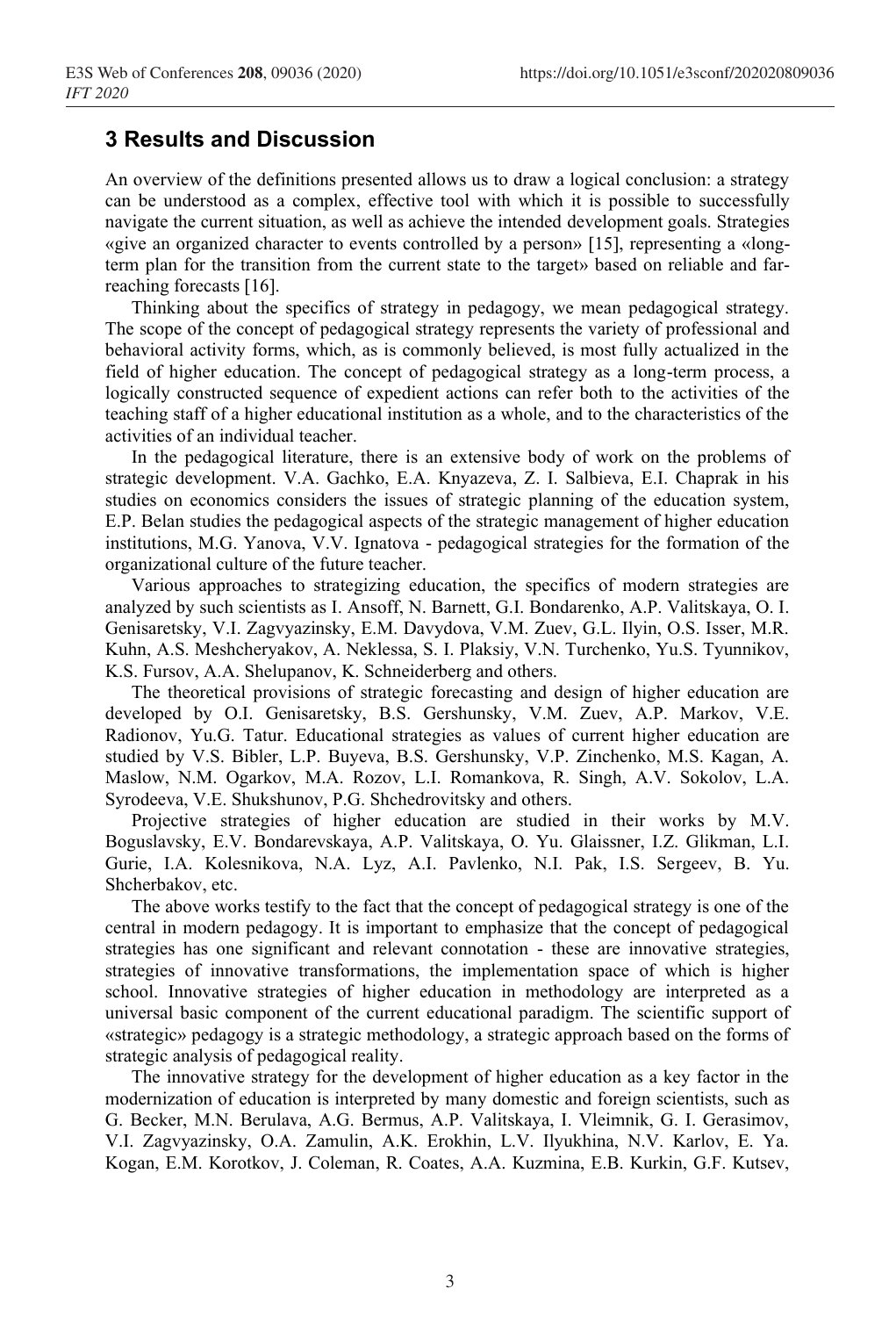F. Kubart, Yu.V. Myachin, J. Knight, A.I. Nelessa, R.M. Petruneva, S.I. Plaksiy, P.D. Sarkisov, G.G. Sillaste, G. Stigler, V.A. Shturba, etc.

Today, there are many definitions of the concept of pedagogical strategy, belonging to various authors. In one of the widespread theoretical interpretations, a pedagogical strategy is «skillful leadership, a consciously constructed set of pedagogical actions adequate to the pedagogical goal, carried out sequentially in stages and developed through a qualitative selection of pedagogical support: the content of the academic discipline (education), flexible use of forms, methods, funds aimed at implementing a specific strategy» [17].

Based on the theoretical principles gleaned from the collective monograph of V.V. Ignatova and M.G. Yanova [18]. Yu.V. Kosolapova defines a pedagogical strategy as «an organizational component of a teacher's pedagogical culture, namely, as a leadership, a consciously constructed set of pedagogical actions adequate to a pedagogical goal, carried out in a sequential-stepwise manner and developed through a qualitative selection of pedagogical support (content, forms, methods, techniques, means)» [19]. The researcher considers pedagogical strategy, on the one hand, as an activity with the goal of «a strategic landmark and means of achieving it (tactics). On the other hand, [as] a process taking place in time, representing the design of a set of expedient actions aimed at achieving a certain result» [19].

I.A. Kolesnikova and E.V. Titov emphasize the value-semantic dominant of professional pedagogical activity in the content structure of the strategy. The main purpose, the meaning of the pedagogical strategy in their understanding is that the strategy sets the vector of professional activity development and predicts its effectiveness [20], specifying at this is that the form of strategic plans implementation is determined by tactics.

#### **4 Conclusions**

In research circles, the pedagogical strategy, which characterizes the focus of the teacher's attention on the educational goal, is defined as a generalized characteristic of the teacher's activity, focused on solving professional problems and carried out in order to achieve a given strategic landmark of the pedagogical process.

Pedagogical strategy is the highest level of theoretical development of pedagogical activity. Its methodological basis is made up of such characteristic coordinates as the ability to penetrate into the essence of pedagogical reality, actualization of links between theoretical and practical meanings, formulation of goals, setting up education / training tasks, guided by the basic principles of pedagogical interaction.

The problematization of the concept of pedagogical strategy in its current understanding is associated with a complex of ideas, including a formed complex of pedagogical actions that correspond to the set pedagogical goal, which are developed sequentially and step by step, thanks to the choice of pedagogical support of the academic discipline, the use of the necessary methods, forms, means and techniques, to achieve the desired / expected state of the target.

The choice of a pedagogical strategy is determined by many factors, such as: a strategic reference point, strategic goal, strategic orientation, strategic plan, strategic prospects, and strategic objectives. Strategic development is determined by the forms, methods, strategic technologies and tools corresponding to strategic ideas. The choice of pedagogical strategy is also influenced by the level of pedagogical skill of the teacher, the availability of possible means of planned goal achieving.

Summing up our reasoning, we emphasize the following. Today, the importance of the strategic vector of higher education pedagogy is becoming more and more obvious, while the problematization of higher education is a kind of strategic resource of modern